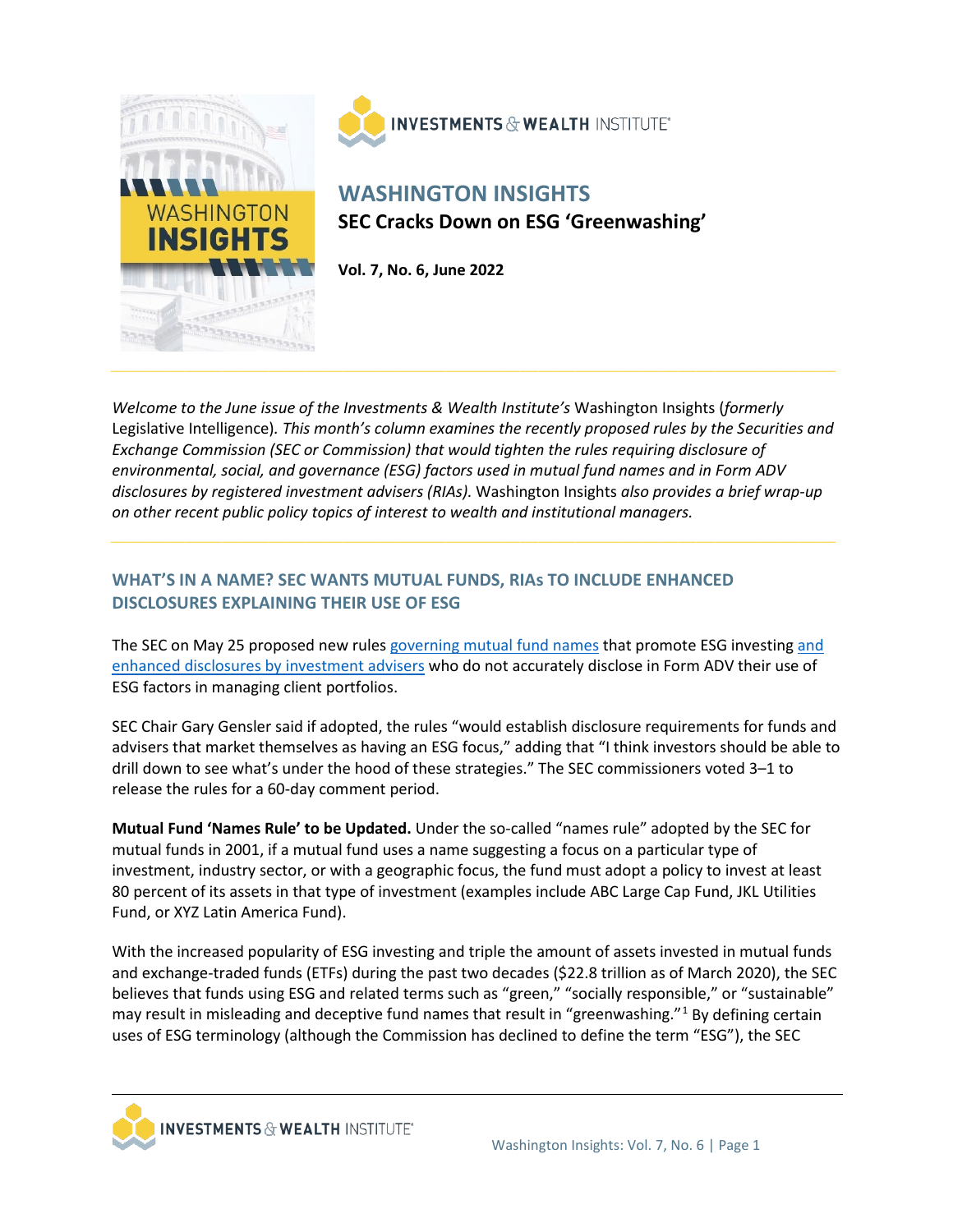believes it will help investors and money managers avoid style drift and ambiguity in the 80-percent basket restrictions.

However, the proposed rule draws a distinction between fund names that connote an investment objective, strategy, or policy, such as "growth" or "value" and therefore are not subject to the 80 percent investment policy requirement. According to a Morningstar analyst, Ben Johnson, 1,211 fund names include "value" or "growth" while just 307 funds are using "ESG" or "sustainable" in their names. The updated names rule also will tackle the issue of how to factor in the increasing use of derivatives in the funds' 80-percent policy requirement.

**New ESG Disclosure Requirements for Funds and RIAs.** In addition to the names rule, RIAs also will need to modify certain disclosure items in Part 2A of their ADV brochures. According to the proposing release, SEC staff asserts "that requiring advisers to disclose with specificity their ESG investing approach would help clients understand the investing approach the adviser uses, as well as compare the variety of emerging approaches, such as employment of [a screen], focus on a specific impact, or engagement with issuers to achieve ESG goals."

The proposal identifies three types of ESG funds subject to the new disclosure requirements. RIAs utilizing an ESG strategy would be required to make similar disclosures in Form ADV regarding the use of ESG factors in their investment strategies and methods of analysis:

- Integration funds, or investment strategies that integrate ESG factors with non-ESG factors. Advisors and fund managers would have to describe how ESG factors are incorporated into the decision-making process.
- ESG-focused funds. Advisors and fund managers would be required to provide detailed disclosure in funds or strategies in which ESG factors play a significant or primary role.
- Impact funds. A subset of ESG-focused funds or strategies. Advisors and fund managers would be required to disclose how their investment strategies or methods of analysis seek to achieve a particular ESG impact and how the fund/advisor measures progress to its objective.

Investment advisors employing ESG investment strategies would be required to make changes to Items 8, 10, and 17 of Form ADV Part 2A.

The Investment Company Institute (ICI), a mutual fund trade group representing nearly all the major U.S. fund companies, pushed back on the new disclosure package as "unworkable."

As reported by *Bloomberg News*, "The proposal for some funds to disclose emissions related to their holdings seems to be unworkable," said Eric Pan, ICI's chief executive officer, adding "some of the information may not even be publicly available."

Meanwhile, the SEC already is cracking down on alleged greenwashing by asset managers. According to [a May 23 news release,](https://www.sec.gov/news/press-release/2022-86) an asset manager unit of BNY Mellon has agreed to pay a \$1.5-million penalty for allegedly making misleading statements about ESG considerations for certain proprietary funds between July 2018 and September 2021. [According to the SEC order,](https://www.sec.gov/litigation/admin/2022/ia-6032.pdf) BNY Mellon's investment policy for those funds required an "ESG quality review score" from one to 10 (with 10 considered "world-leading")

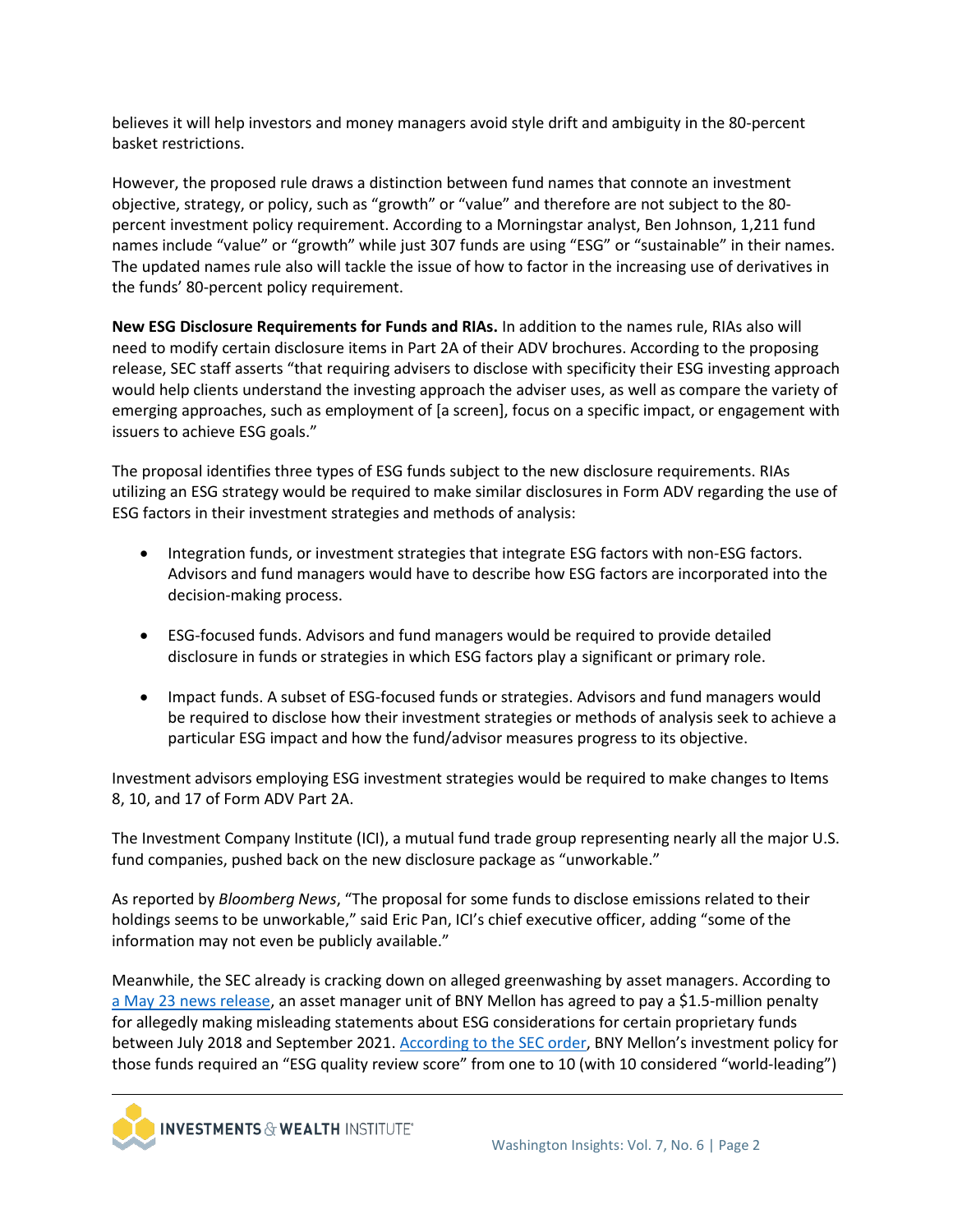but in one example failed to score 67 of 185 equities in one mutual fund within the specified time period for review.

#### **THE WRAP-UP**

**SEC Staff to Brokers and Advisors: Be Careful on Rollover and Other Account Recommendations.** In a [March 30 staff bulletin](https://www.sec.gov/tm/iabd-staff-bulletin) to broker–dealers (BDs) and investment advisory firms, SEC staff offered some frequently asked questions (and answers**) on how to comply with Regulation Best Interest (Reg BI) and the related fiduciary guidance for RIAs**. Among other things, when it is not clear what "hat" a dually registered broker–advisor is wearing when discussing account recommendations, SEC staff said broker– advisors should disclose to the investor "**that you are acting in both capacities.**" SEC staff also said that whether acting as a broker, advisor, or both, they should document the basis for their account recommendations.

**SEC Chair: More Reg BI Guidance Coming.** At [a recent conference of state securities regulators,](https://www.sec.gov/news/speech/gensler-remarks-nasaa-spring-meeting-051722) SEC Chair **Gary Gensler touched briefly on Reg BI** and fiduciary obligations of investment advisors, telling the audience that in addition to the above guidance on account recommendations, SEC staff "is considering additional guidance" regarding avoiding or managing conflicts of interest, considering reasonable alternatives before making a recommendation in the best interest of the client, and the need to consider costs and risks to investors. "**While it is true that they don't always have to recommend the lowest-cost option**, [brokers and advisers] must have a reasonable basis to believe a higher-cost recommendation nonetheless is in the investor's best interest," Gensler said.

**Federal Thrift Savings Plan (TSP) Opens Brokerage Window.** Beginning on June 1**, federal workers and military personnel will have access to some 5,000 mutual funds** as well as a limited selection of stocks, bonds, and commodities, [according to the Federal News Network](https://federalnewsnetwork.com/tsp/2022/05/tsps-modernization-project-set-to-launch-june-1-after-transition-period/) and other news reports. However, unlike brokerage windows found in 401(k) plans, **the TSP window comes at a direct cost and with certain restrictions for federal participants**. The initial investment through the TSP window is **a minimum \$10,000** and the overall investments **cannot exceed one-quarter of the individual's total account balance**. In addition, because the 2009 federal law allowing the TSP window must be paid by its users, federal workers will have to pay annual fees of \$150 plus **an eye-opening \$28.75 per-trade fee**.

**Independent BD Warns of a 'Barrage of Regulation' Coming From the SEC Soon.** Accordin[g to trade](https://financialadvisoriq.com/c/3610984/462584/raymond_james_have_your_back)  [press reports,](https://financialadvisoriq.com/c/3610984/462584/raymond_james_have_your_back) Raymond James Chief Executive Officer and Chair Paul Reilly warned reps at a May 19 conference that the SEC is coming out soon with 12 regulatory proposals and has 26 more on its agenda. **The new regulations will take up a lot of financial advisors' time** because "they all have some impact and they're all proposed in the same relatively short time frame," Reilly said.

**RIAs Still on the Sidelines of SEC's New Client Testimonial/Marketing Rule.** According to an analysis of Form ADV filings by IndyFin, **nearly two-thirds of advisors are not yet taking advantage of the SEC's marketing rule** that goes into effect November 4. In [an interview with WealthManagement.com,](https://www.wealthmanagement.com/regulation-compliance/nearly-two-thirds-rias-have-not-adopted-secs-marketing-rule) IndyFin President and Chief Executive Officer Akshay Singh said **only 2.3 percent of some advisors amending their ADVs reported using client testimonials** but he believes that number eventually will grow to somewhere between 25 and 40 percent over time. However, some observers think most advisors already are set with their marketing programs and are not inclined to make big changes—at least for now.